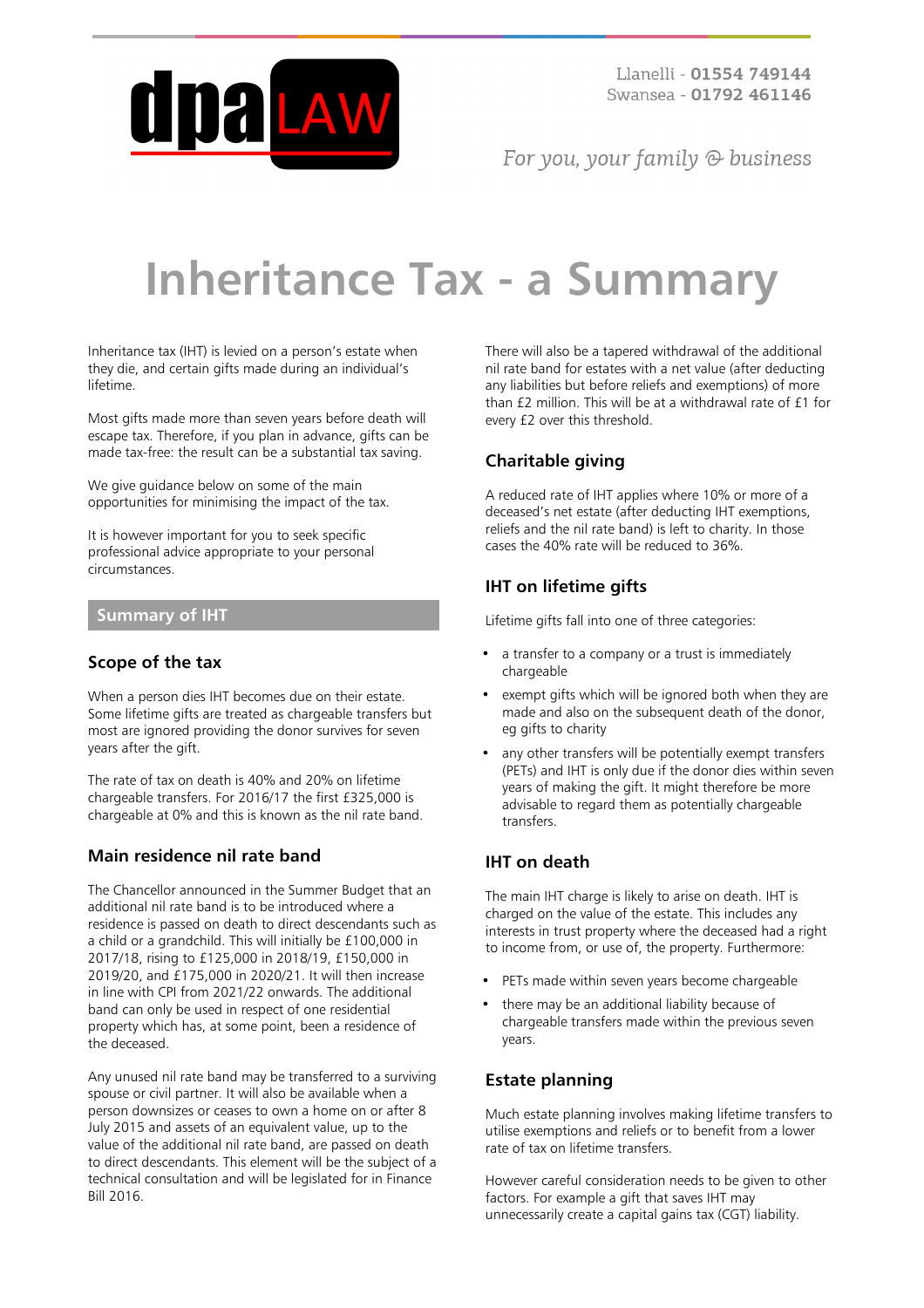Furthermore the prospect of saving IHT should not be allowed to jeopardise the financial security of those involved.

# **Use of PETs**

Wherever possible gifts should be made as PETs rather than as chargeable transfers. This is because the gift will be exempt from IHT if the donor survives for seven years.

#### **Nil rate band and seven year cumulation**

Chargeable transfers covered by the nil rate band can be made without incurring any IHT liability. Once seven years have elapsed a gift is no longer taken into account in determining IHT on subsequent transfers. Therefore every seven years a full nil rate band will be available to pass assets out of the estate.

# **Transferable nil rate band**

It is possible for spouses and civil partners to transfer the nil rate band unused on the first death to the surviving spouse for use on the death of the surviving spouse/ partner. On that second death, their estate will be able to use their own nil rate band and in addition the same proportion of a second nil rate band that corresponds to the proportion unused on the first death. This allows the possibility of doubling the nil rate band available on the second death. This arrangement can apply where the second death happens after 9 October 2007 irrespective of the date of the first death.

#### **Annual exemption**

£3,000 per annum may be given by an individual without an IHT charge. An unused annual exemption may be carried forward to the next year but not thereafter.

#### **Gifts between husband and wife**

Gifts between husband and wife are generally exempt, if both are UK domiciled. It may be desirable to use the spouse exemption to transfer assets to ensure that both spouses can make full use of lifetime exemptions, the nil rate band and PETs.

#### **Small gifts**

Gifts to individuals not exceeding £250 in total per tax year per recipient are exempt. The exemption cannot be used to cover part of a larger gift.

#### **Normal expenditure out of income**

Gifts which are made out of income which are typical and habitual and do not result in a fall in the standard of living of the donor are exempt. Payments under deed of covenant and the payment of annual premiums on life insurance policies would usually fall within this exemption.

#### **Family maintenance**

A gift for family maintenance does not give rise to an IHT charge. This would include the transfer of property made on divorce under a court order, gifts for the education of children or maintenance of a dependent relative.

#### **Wedding presents**

Gifts in consideration of marriage are exempt up to £5,000 if made by a parent with lower limits for other donors.

#### **Gifts to charities**

Gifts to registered charities are exempt provided that the gift becomes the property of the charity or is held for charitable purposes.

#### **Business property relief (BPR)**

When 'business property' is transferred there is a percentage reduction in the value of the transfer. Often this provides full relief. In cases where full relief is available there is little incentive, from a tax point of view, to transfer such assets in lifetime. Additionally no CGT will be payable where the asset is included in the estate on death. However the reliefs may not be so generous in the future and therefore gifts now may be advisable.

#### **Agricultural property relief (APR)**

APR is similar to BPR and available on the transfer of agricultural property so long as various conditions are met.

## **Use of trusts**

Trusts can provide an effective means of transferring assets out of an estate whilst still allowing flexibility in the ultimate destination and/or permitting the donor to retain some control over the assets. Provided that the donor does not obtain any benefit or enjoyment from the trust, the property is removed from the estate.

We can advise you on the type of trust which may be suitable for your circumstances.

## **Life assurance**

Life assurance arrangements can be used as a means of removing value from an estate and also as a method of funding IHT liabilities.

A policy can also be arranged to cover IHT due on death. It is particularly useful in providing funds to meet an IHT liability where the assets are not easily realised, eg family company shares.

#### **Wills**

As the main IHT liability is likely to arise on death, an up to date Will is important.